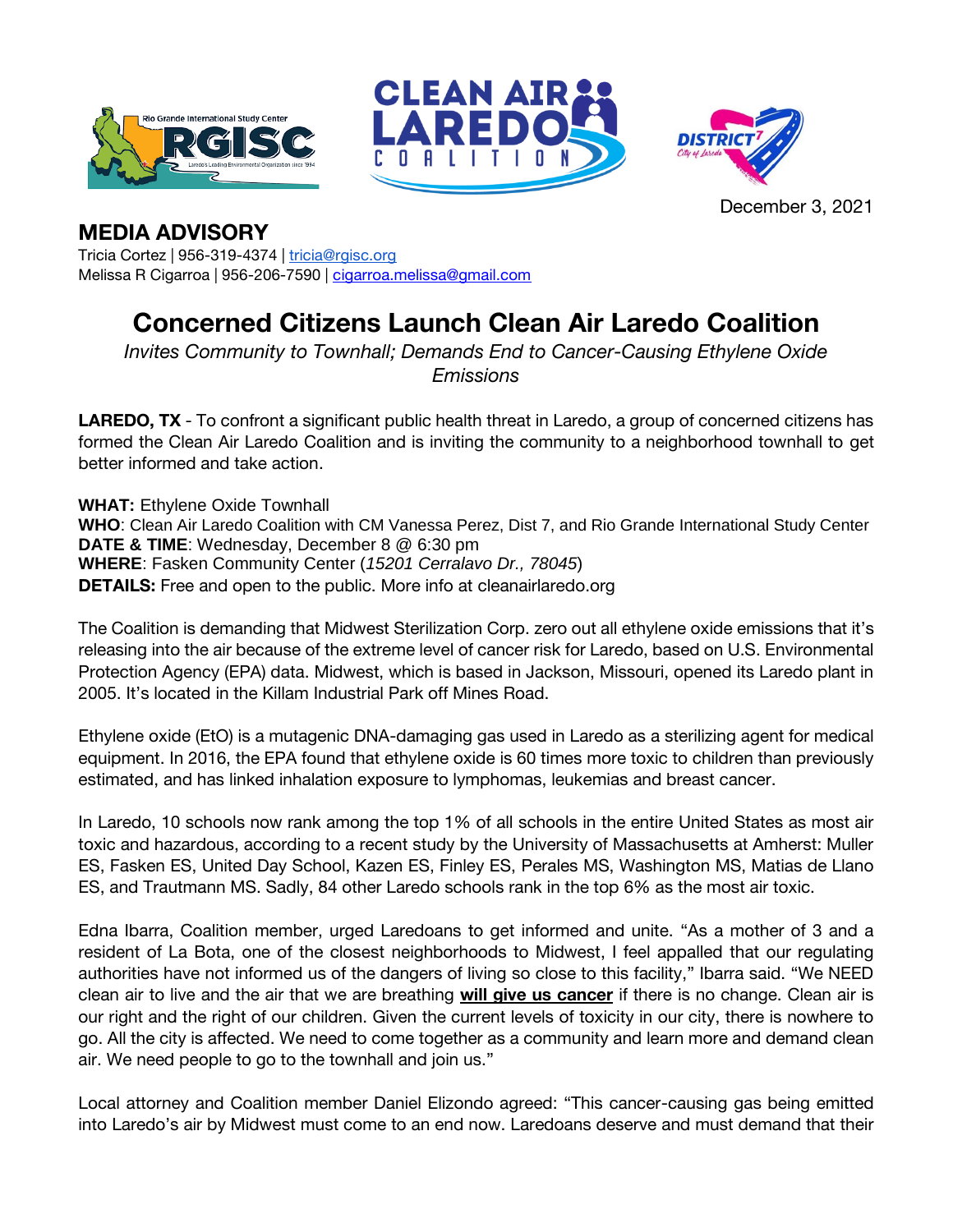air is clean and free of ethylene oxide." He noted that cancer is the second leading cause of all U.S. deaths, according to the Centers for Disease Control and Prevention (CDC).

## *Ethylene Oxide & Laredo*

The EPA has classified EtO as one of the most hazardous air toxins that pose the greatest health threat in urban areas. In 2019, Midwest emitted more than 16,000 pounds of this toxin into the air, based on its self-reported data to the EPA, making Laredo the second leading EtO emitter in the country.



TOP EMITTERS OF ETHYLENE OXIDE IN THE U.S., VERSUS STERIGENICS' CLOSED PLANT

Based on self-reported 2019 emissions from the U.S. EPA's Toxic Release Inventory (TRI), except for Sterigenics, which is based on 2016 TRI emissions (most recent available).

Vanessa Perez, council member for District 7 which includes the Midwest facility and severely impacted neighborhoods and schools, said that Midwest's ethylene oxide emissions are unacceptable and must come to an end.

"Our community has to be safe, especially for our children and future," said Perez, who helped form the Coalition with a growing group of teachers, parents, scientists, elected officials, nonprofit organizations, attorneys, and other concerned citizens.

EPA data show that a majority of Laredo residents fall within the highest level of cancer risk in the country (top 95-100%) meaning that someone who lives in the red area on the **map below** has a higher cancer risk of developing cancer from air pollution than 95% of all other Americans.

A new investigative map, **below**, by ProPublica shows the extreme cancer risk for residents who live and work in Laredo, particularly in the northwest, north, and central parts of the city.

ProPublica's two-year review of EPA data, shows that Midwest's EtO emissions are estimated to increase cancer risk for people living within five miles of the facility by an average of 1 in 13,000, much higher than